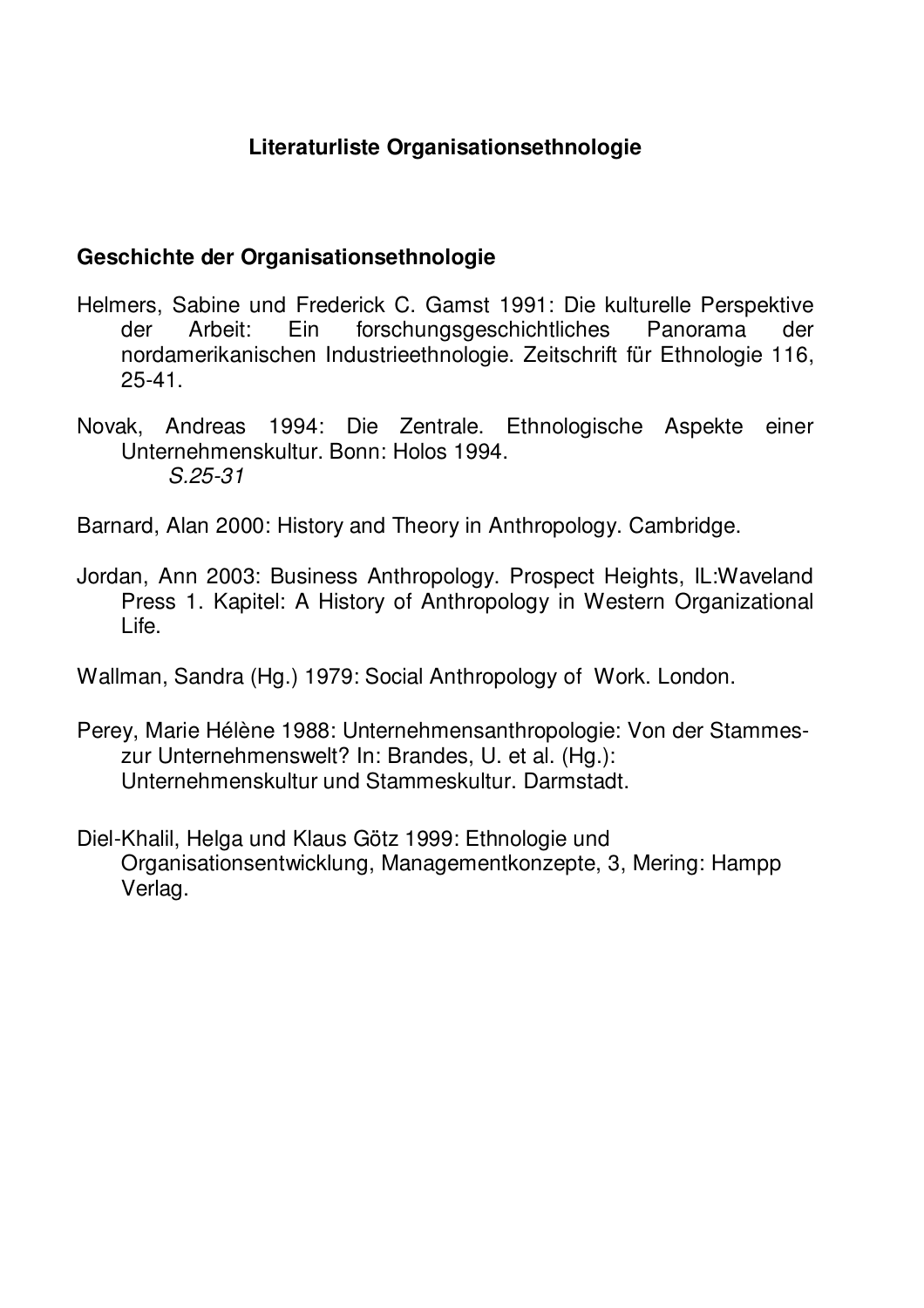### **Kulturbegriff und Managementforschung:**

Clifford Geertz 1987: Dichte Beschreibungen. Frankfurt am Main. S.9

- Van Maanen, John und Stephen R. Barley 1985: Cultural Organization: Fragments of a Theory. In : Frost et al.: Organizational Culture. London.
- Smircich Linda 1985: Is the Concept of Culture a Paradigm for Understanding Organizations? In: Frost et al.: Organizational Culture. London.
- Meryl Reis Louis: An Investigators Guide to Workplace Culture. In: Frost et al. 1985: Organizational Culture. London.
- Steger, Ulrich 1993: Unternehmenskultur aus forschungstheoretischer und praktischer Sicht – Ergebnisse eines Delphi-Prozesses. In: Dierkes, Meinolf, Lutz von Rosenstiel und Ulrich Steger (Hg.): Unternehmenskultur in Theorie und Praxis. Konzepte aus Ökonomie, Psychologie und Ethnologie. Campus Verlag, FfM
- Alvesson, Mats 1993: Cultural Perspectives on Organizations. Cambridge. Jordan, Ann 2003: Business Anthropology. Prospect Heights, IL:Waveland Press Kapitel 3: Seeing Cultural Groupings
- Hörning, Karl H. 1988: Die Kultur und Symbolik des Unternehmens Soziologische Vergleiche und Vorschläge. In: Brandes, Ute et al. (Hg.): Unternehmenskultur und Stammeskultur. Darmstadt.
- Martin, Joanne 2002: Organizational Culture: Mapping the Terrain. Thousand Oaks, CA: Sage.
- Serpa, Roy 1983: Culture: The Often Ignored Factor in Knowledge Utilization. In: Kilman, Ralph H., Kenneth W. Thomas und Dennis P. Slevin et al. (Hg.) 1983: Producing Useful Knowledge for Organizations. New York.
- Hauschild, Thomas 1988: Unternehmenskultur und "Corporate Identity" Diskussionsbeitrag eines Ethnologen. In: Brandes, Ute et al. (Hg.): Unternehmenskultur und Stammeskultur. Darmstadt.
- Schein, Edgar 1992: Unternehmenskultur. Ein Handbuch für Führungskräfte. FfM, New York, S.18-29
- Thompson, Michael und Aaron Wildavsky 1986: A Cultural Theory of Information Bias in Organizations. In: Journal of Management Studies 23:3, 333-345
- Hofstede, Geert 1986: Editorial: The Usefulness of the "Organizational Culture" Concept. In: Journal of Management Studies 23/3, S.253-258.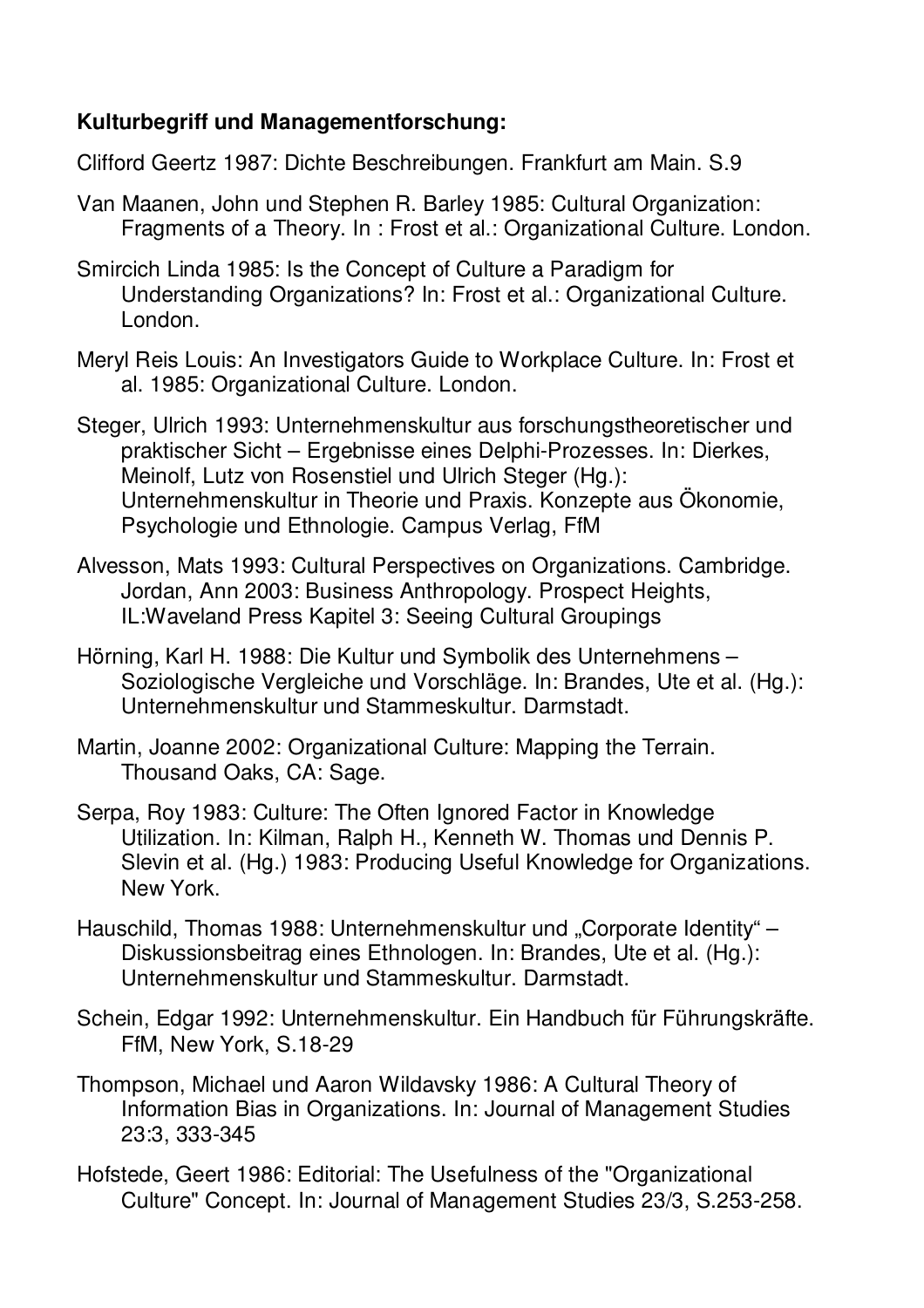- Jordan, Ann 2003: Business Anthropology. Prospect Heights, IL:Waveland Press. Kapitel 7: Organizational Anthropology.
- Jordan, Ann 2003: Business Anthropology. Prospect Heights, IL:Waveland Press. Kapitel 9: The Importance of Holism.
- Schein, Edgar H. 1991: What is Culture? In: Frost P. et al. (Hg.):Reframing Organizational Culture. London. Kopiert
- Rosen, Michael 1991: Scholars, Travelers, Thieves: On Concept, Method, and Cunning in Organizational Ethnography. In: Frost P. et al. (Hg.): Reframing Organizational Culture. London.
- Czarniawaska-Joerges, Barbara 1991: Culture is the Medium of Life. In: Frost P. et al. (Hg.): Reframing Organizational Culture. London.
- Britan, Gerald M. und Ronald Cohen 1980: Towards an Anthropology of Formal Organizations. In: Britan, Gerald and Ronald Cohen (Hg.): Hierarchy and Society. Institute for the Study of Human Issue:Philadelphia.
- Gamst, Frederick C. und Edward Norbeck 1970: Ideas of Culture. Souces and Uses. New York.
- Allaire, Y. und Firsirotu, M.E. 1984. Theories of Organizational Culture. In: Organization Studies 5/3, S. 193-226.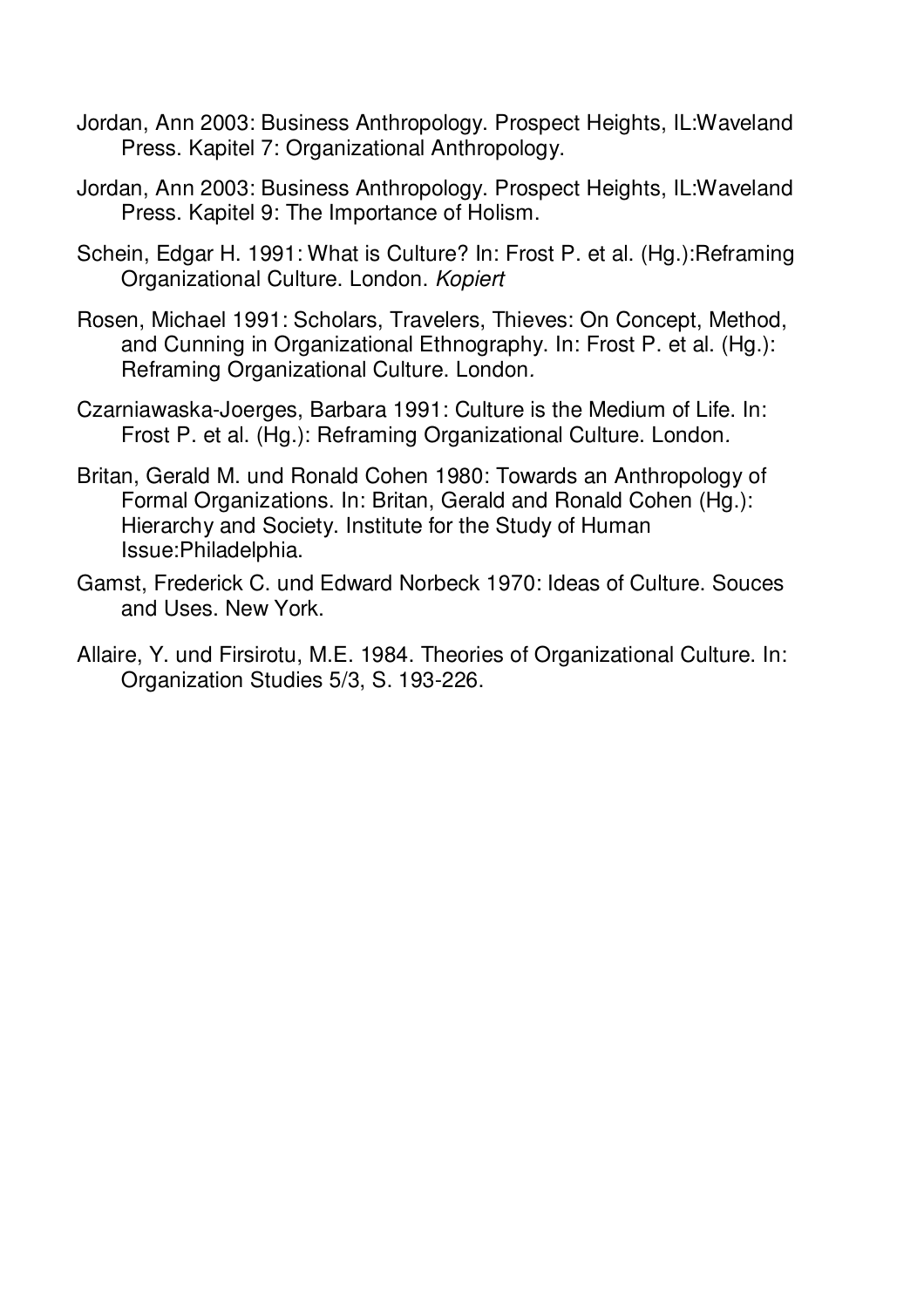## **Methoden der Organisationsethnologie:**

- Alvesson, Mats und Stanley Deetz: Doing Critical Management Research. Sage:London.
- Das, T.H. 1983: Qualitative Research in Organizational Behavior. In: Journal of Management Studies 20/3, S.301-314.
- Frost et al. (Hg.) 1985: Organizational Culture. London. Part III : How should Organizational Culture be Studied ?
- Gellner, David N. und Eric Hirsch (Hg.) Oxford 2001: Inside Organizations. Berg: Oxford, New York
- Götz, Klaus (Hg.) (1999): Ethnologie und Organisationsentwicklung. Unter Mitarbeit von Helga Diel-Khalil. 2. (1999). München und Mering: Rainer Hampp Verlag (Managementkonzepte, 3).
- Helmers, Sabine 1993: Beiträge der Ethnologie zur Unternehmenskultur. In: Dierkes, Meinolf, Lutz von Rosenstiel und Ulrich Steger (Hg.) 1993: Unternehmenskultur in Theorie und Praxis. Konzepte aus Ökonomie, Psychologie und Ethnologie. Frankfurt am Main.
- Hofstede, Geert, Neuijen, B., Ohayv,, D.D., and Sanders, G. 1990: Measuring Organizational Cultures: A Qualitative Study across Twenty Cases. Administrative Science Quarterly 35:2, 286-316.
- Howard, Michale C. 1989: Contemporary Cultural Anthropology. New York. Kapitel 4.
- Jones, Michael Owen 1988: In Search of Meaning. Using Qualitative Methods in Research and Application. In: Jones, Michael Owen et al. (Hg.): Inside Organizations. Newbury Park.
- Jordan, Ann 2003: Business Anthropology. Prospect Heights, IL:Waveland Press, Kapitel 2, Techniques for Conducting Fieldwork in Western Organizational Life.
- Martin, Joanne 1992: Cultures in Organizations. Three Perspectives. Oxford University Press: New York, Oxford.
- Morey, N.C. und Luthans, F. 1984. An Emic Perspective and Ethnoscience Methods for Organizational Research. In: Academy of Management Review 9/1, S.27-36.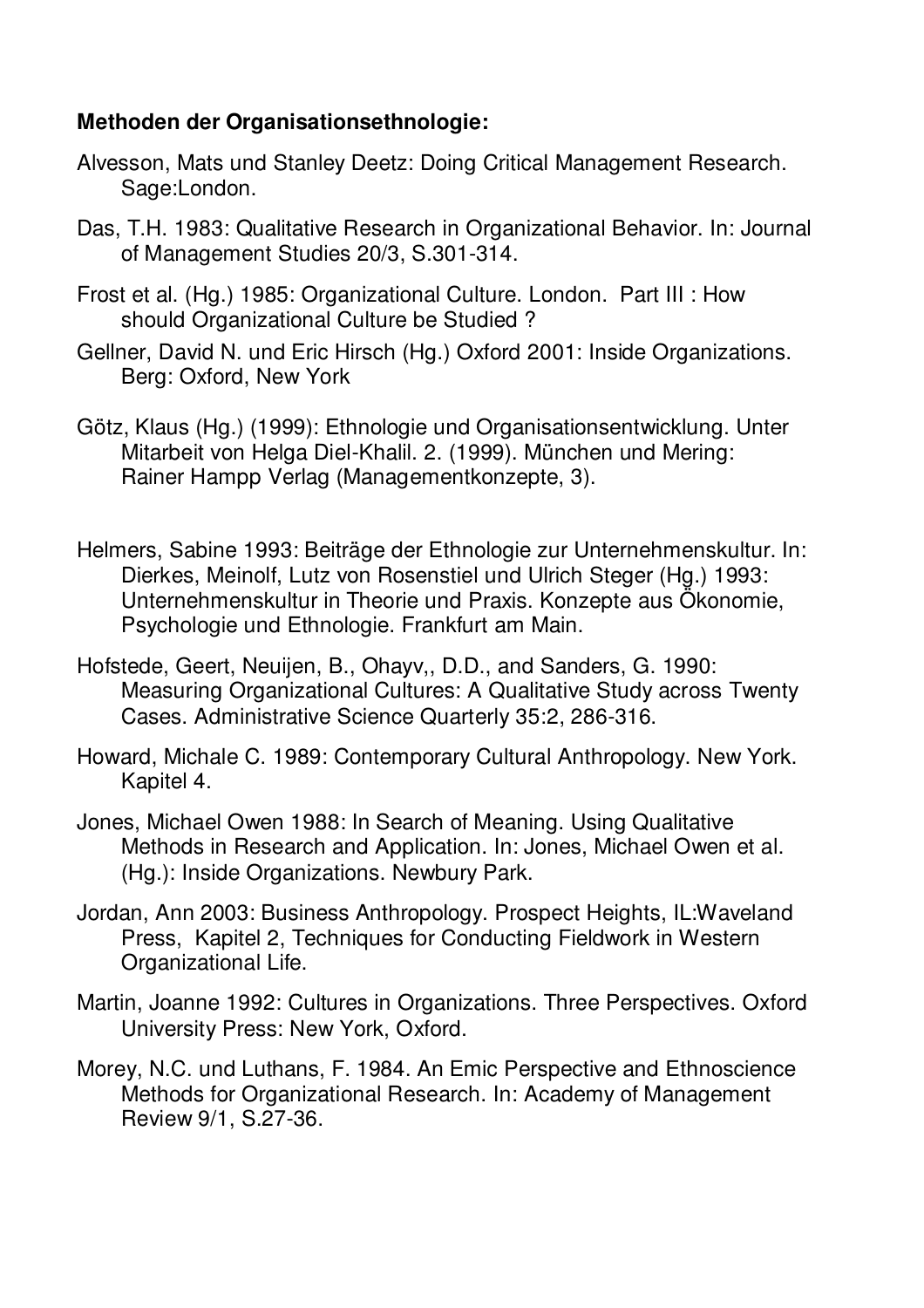- Nothnagel, Detlev 1993: Der Gang der Dinge Die Feldforschung als Prozess. Einige Überlegungen am Beispiel der Hochenergiephysik. Helmers, Sabine (Hg.): Ethnologie der Arbeitswelt. Bonn.
- Novak, Andreas 1993: Ein Ethnologe in einem deutschen mittelständischen Unternehmen: Anmerkungen zur Feldforschungs-Ideologie. In: Helmers, Sabine Hg.: Ethnologie der Arbeitswelt. Bonn.
- Reynolds, Paul D. 1986: Organizational Culture as Related to Industry, Position and Performance: A Preliminary Report. In: Journal of Management Studies 23:3, 333-345.
- Schein, Edgar 1987: The Clinical Perspective in Fieldwork. London.
- Siehl, Caren und Joanne Martin 1988: Measuring Organizational Culture. Mixing Qualitative and Quantitative Methods. In: Jones, Michael Owen et al. (Hg.): Inside Organizations. Newbury Park.

## **Ritual und Unternehmen**

- Beyer, Janice M. und Harrison M. Trice 1988: The Communication of Power Relations in Organizations Through Cultural Rites. In: Jones, Michael Owen et al. (Hg.): Inside Organizations. Newbury Park.
- Dewhurst C. Kurt 1988: Art at Work. In Pursuit of Aestethic Solutions. In : Jones, Michael Owen et al. (Hg.): Inside Organizations. Newbury Park.
- Moore, Michael Dane 1988: Resolving Conflict and Establishing Community. In: Jones, Michael Owen et al. (Hg.): Inside Organizations. Newbury Park.
- Novak, Andreas 1994: Die Zentrale. Ethnologische Aspekte einer Unternehmenskultur". Bonn: Holos 1994. , 199: S.156-185.

Van Genepp, Arnold 1981: Übergangsriten. Frankfurt am Main.

Turner, Victor 1989: Das Ritual. Struktur und Antistruktur. FfM, New York.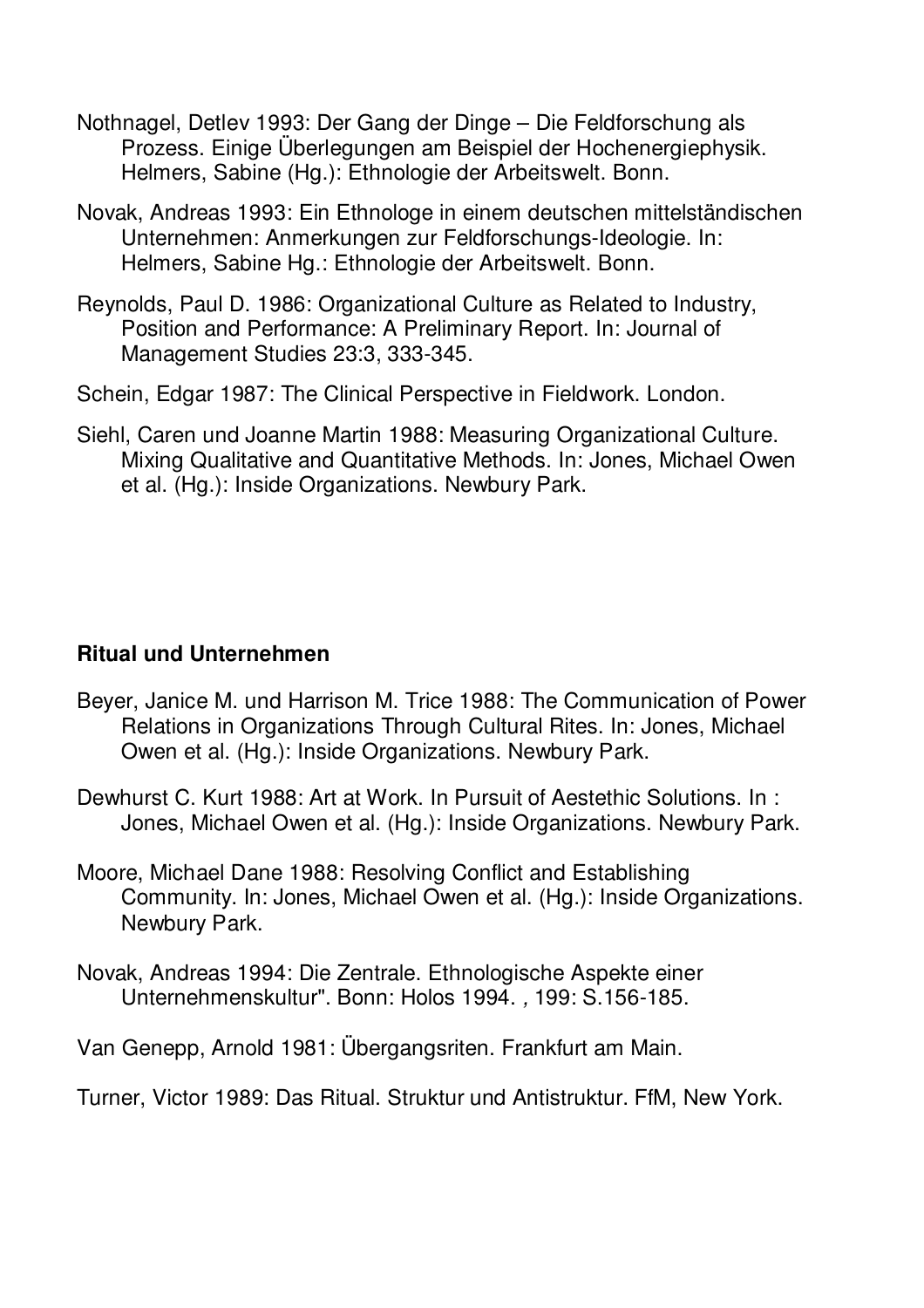# **Symbol und Organisation**

- Martin, Jodi 1988: Symbolic Responses to Layoffs in a Software Manufacturing Firm. Managing the Meaning of an Event. In: Jones, Michael Owen et al. (Hg.): Inside Organizations. Newbury Park.
- Stern, Stephen 1988: Symbolic Representation of Organizational Identity. The Role of Emblem at the Garret Corporation. In: Jones, Michael Owen et al. (Hg.): Inside Organizations, Newbury Park.
- Mechling, Jay und David Scofield Wilson 1988: Organizational Festivals and the Uses of Ambiguity. The Case of Picnic Day at Davis. In: Jones, Michael Owen et al. (Hg.): Inside Organizations. Newbury Park.
- Das, T.H. 1988. Relevance of Symbolic Interactionist Approach in Understanding Power; A Preliminary Analysis. In: Journal of Management Studies 25/3, S.251-267.
- Fiol, C.M. 1989. A Semiotic Analysis of Corporate Language, Organizational Boundaries and Joint Venturing. In: Administrative Science Quarterly 34, S.277-303.
- Young, Ed 1991: On the Naming of the Rose: Interests and Multiple Meanings as Elements of Organizational Culture. In: Frost P. et al. (Hg.): Reframing Organizational Culture. London.
- Rafaeli, Anat und Monica Worline 2000: Symbols in Organizations. In: Ashkanasy, Neal M., P. M. Wilderon, and M. F. Peterson (Hg.): Handbook of Organizational Culture and Climate. Thousand Oaks, CA: Sage.
- Cassirer, Ernst 1970: A Clue to the Nature of Man: The Symbol. In: Gamst, Frederick C. und Edward Norbeck 1970: Ideas of Culture. Souces and Uses. New York.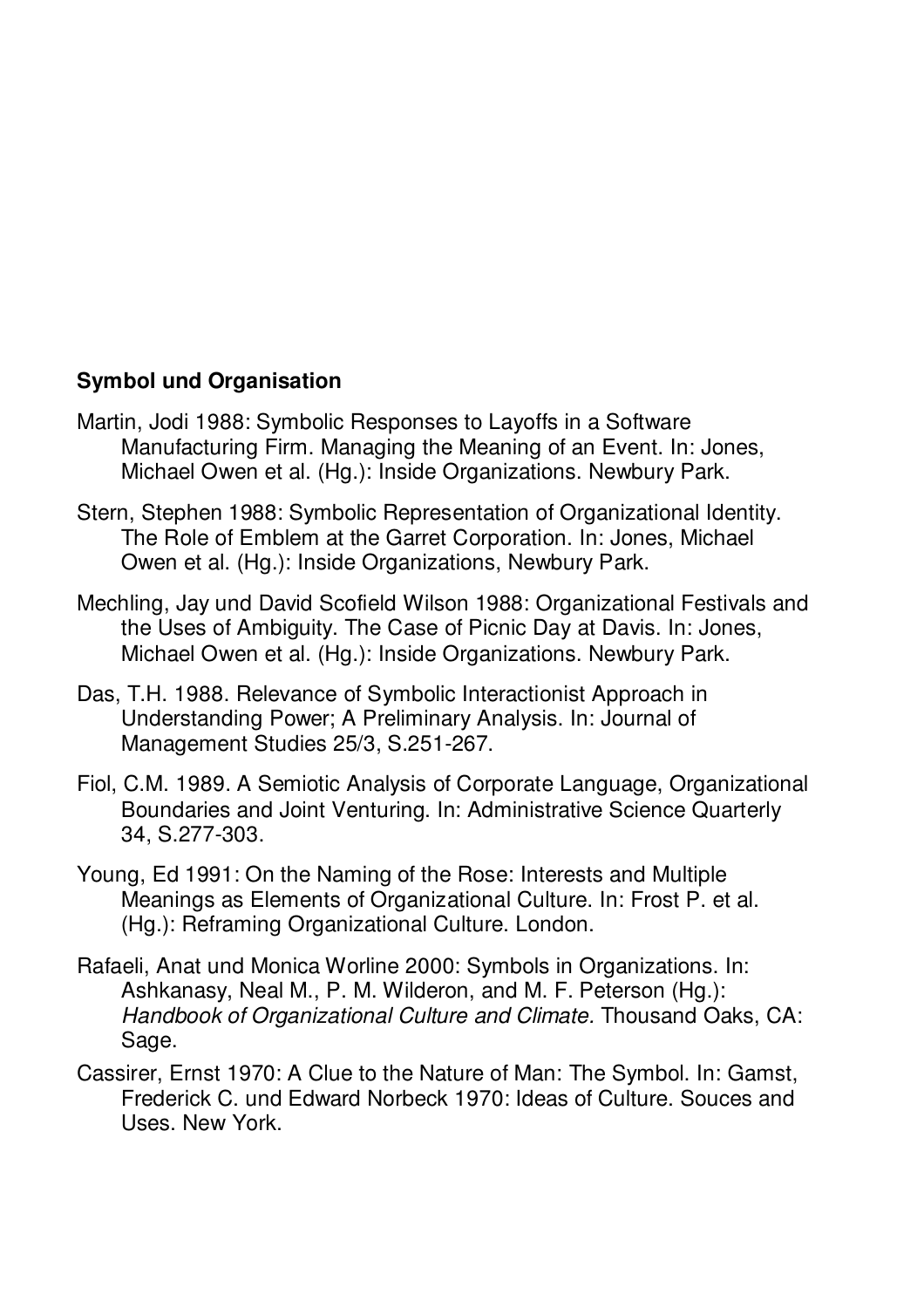- Cassirer, Ernst 1970: From Animal Reaction to Human Responses. In: Gamst, Frederick C. und Edward Norbeck 1970: Ideas of Culture. Souces and Uses. New York.
- White, Leslie A. 1970: Symboling: A Kind of Behaviour. In: Gamst, Frederick C. und Edward Norbeck 1970: Ideas of Culture. Souces and Uses. New York.
- Howard, Michale C. 1989: Contemporary Cultural Anthropology. New York. S.60ff.

# **Mythen, Geschichten und Metaphern in der Organisationsforschung:**

- Tommerup, Peter: From Trickster to Father Figure. Learning from the Mythologization of Top Management. In: Jones, Michael Owen et al. (Hg.): Inside Organizations. Newbury Park.
- Mellström, Ulf 1994: Interpreting Organisations Through Stories and Jokes: The Case of Engeneering. In: Helmers, Sabine (Hg.): Ethnologie der Arbeitswelt. Bonn.
- Moosmüller, Alois 1993: Interkulturelles Management als Herausforderung Zum Vergleich von Nationalkulturen in einer anwendungsorientierten Kulturwissenschaft. In: Helmers, Sabine (Hg.): Ethnologie der Arbeitswelt. Bonn.
- Barley, Stephen R. 1991: Semiotics and the Study of Occupational and Organizational Culture. Frost P. et al. (Hg.): Reframing Organizational Culture. London.
- Feldman, Martha S. 1991: The Meanings of Ambiguity: Learning from Stories and Metaphors. In: Frost P. et al. (Hg.): Reframing Organizational Culture. London.
- Jones, Michael Owen 1991: On Fieldwork, Symbols, and Folklore in the Writings of William Foote Whyte. In.: Frost P. et al. (Hg.): Reframing Organizational Culture. London.
- Bresser, Rudi, Gertraude Krell und Geog Schreyögg 2005: Exploring Narrative Variety: Narrative-Based Knowledge Sharing in the Oil Exploration Industry. Diskussionsbeiträge des Instituts für Management. Issue 27/05 Berlin.